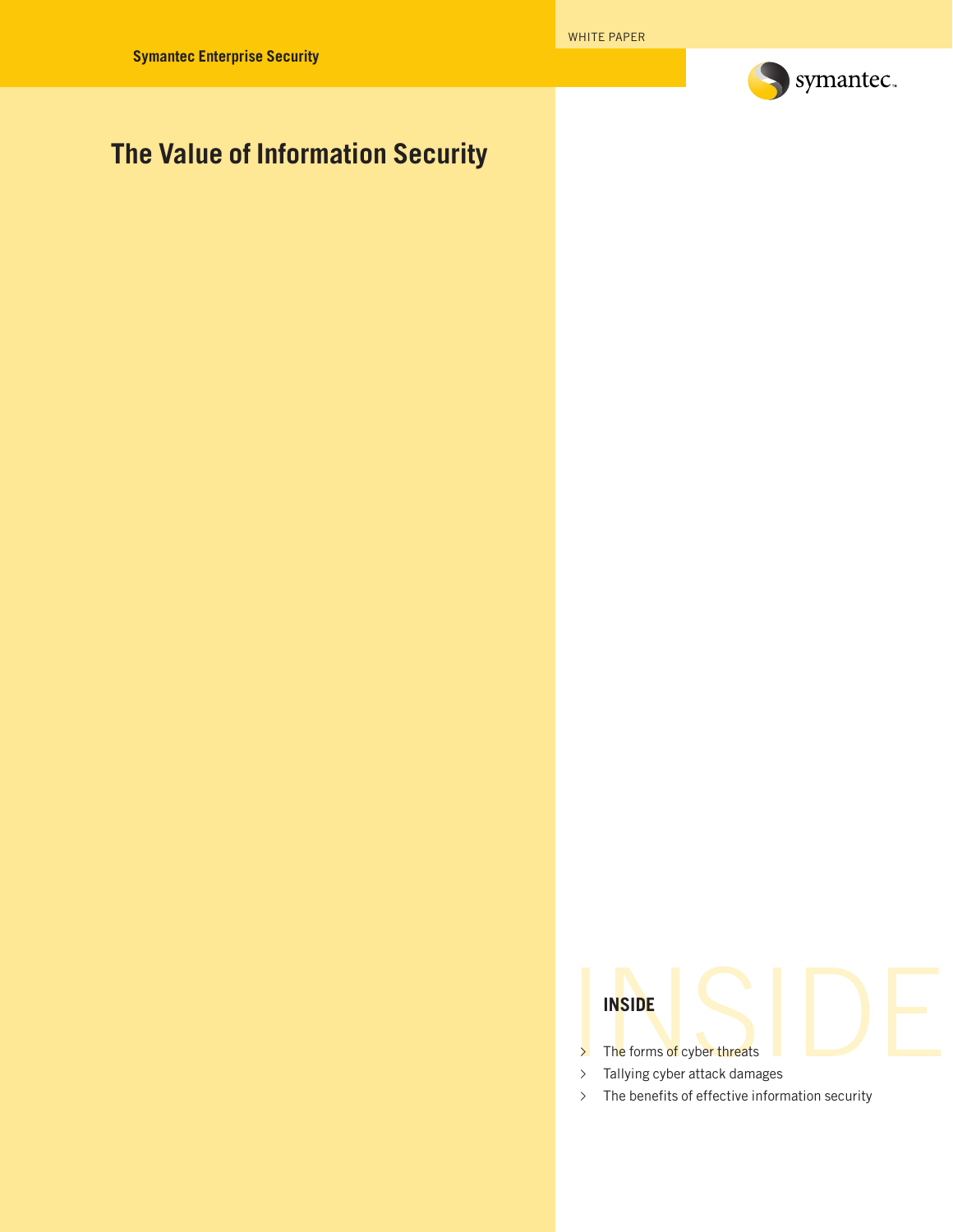# **Contents**

| Halted business operations: lost productivity, lost revenues 8      |
|---------------------------------------------------------------------|
|                                                                     |
|                                                                     |
|                                                                     |
|                                                                     |
|                                                                     |
| Symantec Enterprise Security: Technology, Service, and Response  13 |
|                                                                     |
|                                                                     |
|                                                                     |
|                                                                     |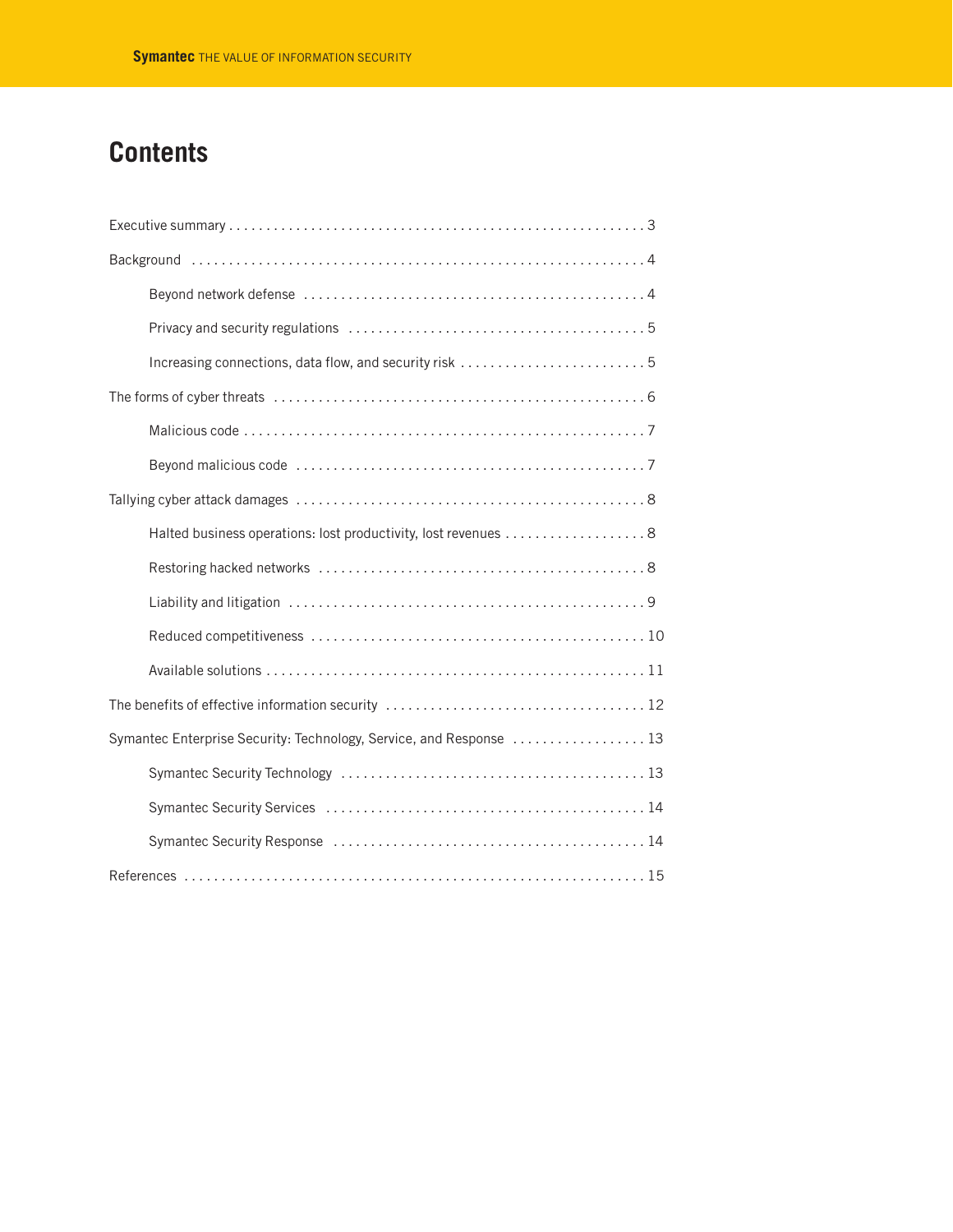# √ **Executive summary**

Today's global business environment appears to thrive on change. Enterprises are merging, acquiring other firms, being acquired, forming partnerships and alliances, diversifying, and reinventing themselves as e-businesses. But one constant is emerging from this activity: the rising value of information resources. Along with people, information is a firm's most valuable asset; yet high-level decision makers often overlook the threats to these information assets. Enterprises have long acknowledged computer viruses and other malicious code as threats to productivity, but there is a range of other malicious cyber activity that can also adversely impact a firm in various ways. This paper presents the key drivers behind increasing awareness of information security needs and summarizes the most prevalent forms of cyber threats facing enterprises, outlining the types of costs that firms could incur without comprehensive security measures, and highlighting the key elements of an effective security system.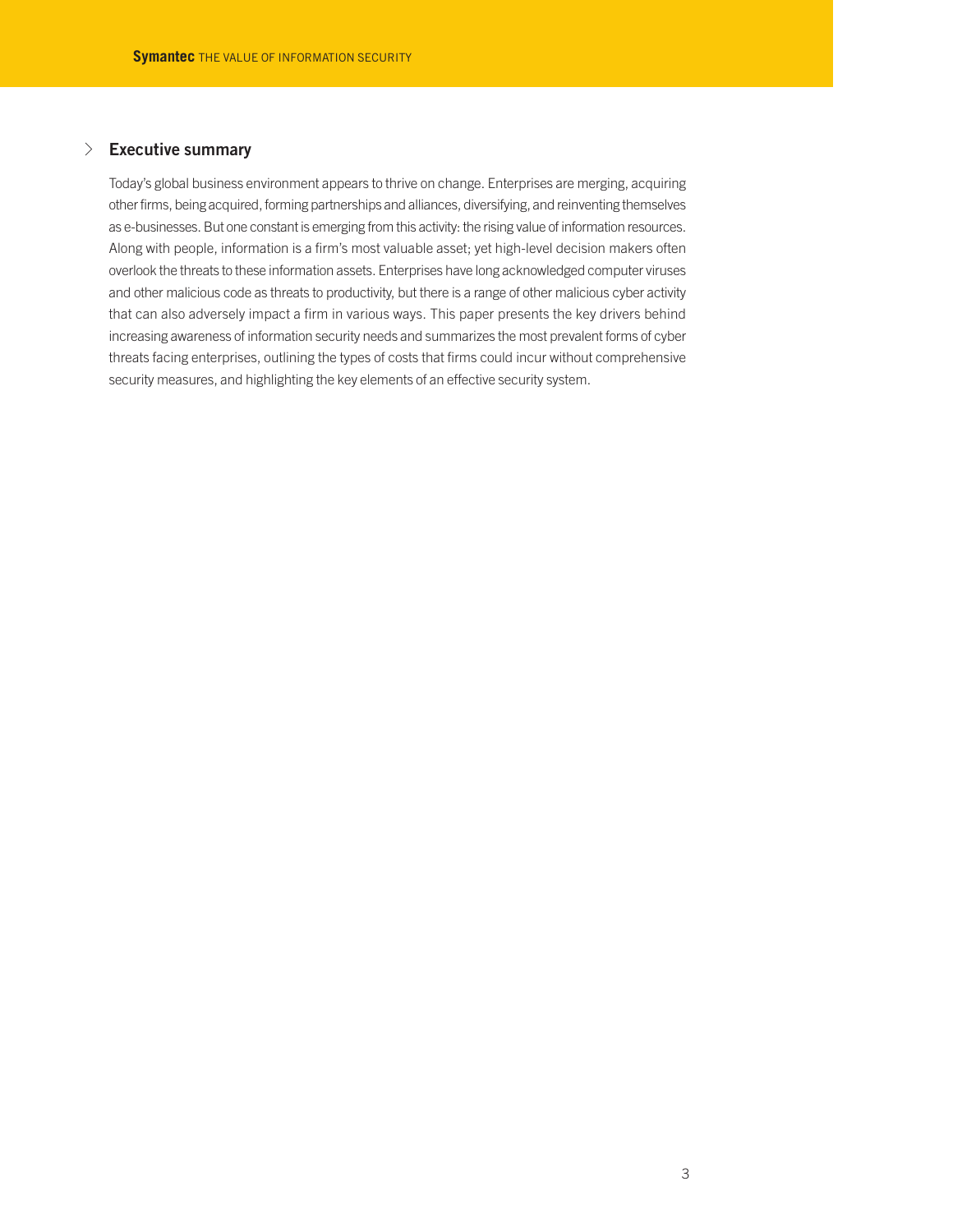# √ **Background**

Several global business and technology-related trends are converging to transform information security from a necessary IT function to a critical-path business pursuit. Business drivers behind increasing information security awareness include current and emerging e-business and mobile commerce opportunities, for effective security is a key enabler of these opportunities. Technology drivers include the proliferation of, and reliance on, Internet-enabled and wireless technologies for communication and information exchange. This increasing electronic connectedness calls for adequate security measures to protect against cyber attacks. At the same time, the value of mission-critical business information such as intellectual property and strategic plans is rising—dangling like a carrot for information thieves. Enterprises must also comply with an increasingly wider range of customer information privacy laws and other regulations throughout the world.

As a result of these trends, the range of decision makers that are interested in information security issues is expanding. In addition to network administrators, IT directors, and chief technology officers, a growing number of chief financial officers and other CxO business executives are now involved in information security decisions.

## BEYOND NETWORK DEFENSE

In the traditional model of information security, policies and practices focused almost exclusively on keeping outsiders, and outside code, from breaching an organization's internal network. All mission-critical information remained inside the internal network and a security perimeter was established to prevent access to this information to everyone but employees.

Today, the "internal network"is part of the larger global Internet (see Figure 1). Instead of blocking access to internal networks, enterprises now actively encourage their customers, suppliers, partners, contractors, and telecommuting employees to access select portions of their network to enhance productivity and engage in business transactions. For example, supply chain management involves supplier access to networks. B2C e-commerce involves customer access. New business arrangements involve partner access. The changing workforce (and workplace) necessitates remote employee access. And, acquisitions and diversification involve access by remote offices, subsidiaries, and other players to the network.



Figure 1. The increasing complexity of today's enterprise networks illustrates corresponding rises in security challenges.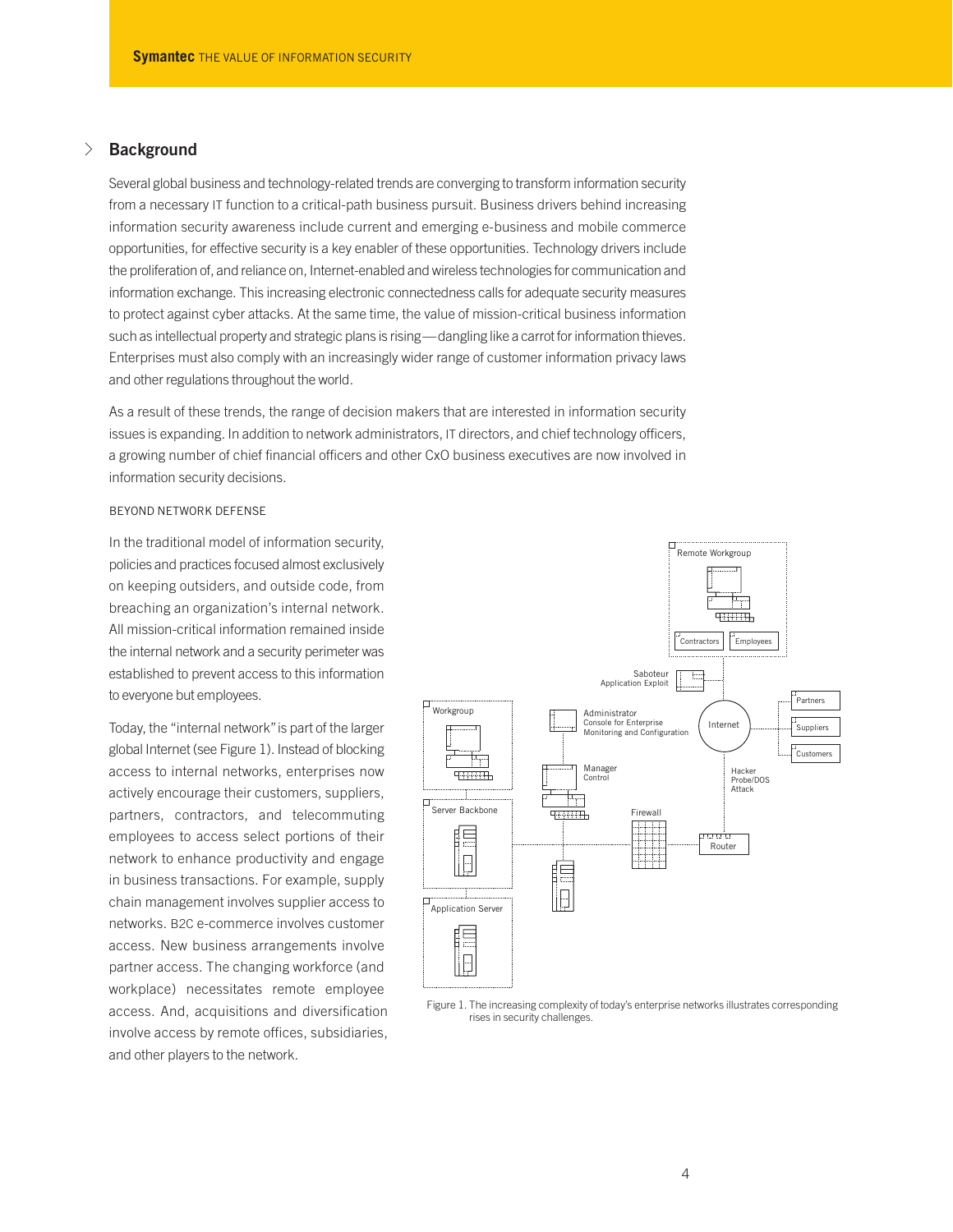Although these types of mutually profitable interactions introduce business opportunities for the participants, they would be untenable for most companies without implementing appropriate security measures. Moreover, the complexity of the needed security has increased dramatically. For example, each type of user must be granted access to only selected portions of corporate information. Customers must be able to purchase, but not access corporate planning documents; remote employees must be able to access their email, but not human resources files. Hence, the dynamics of today's networks pose a range of information security challenges.

## PRIVACY AND SECURITY REGULATIONS

Against this backdrop of new business practices, legislatures, government agencies, and standards bodies, both in the U.S. and abroad, are now issuing directives compelling organizations to ensure data security and confidentiality—or face possible legal, monetary, or procedural consequences. This effort to safeguard security and privacy includes a U.S. Department of Health and Human Services rule guaranteeing patients greater access to, and control over, their medical records (mandated by the Health Insurance Portability and Accountability Act, or HIPAA). Another U.S. example is the Gramm-Leach-Bliley Act, which requires financial institutions to disclose their policies for protecting customers' personal information. The European Union (E.U.) Directive on Data Protection, issued in 1998, sets stringent standards for the use of personally identifiable information and restricts its exchange beyond the E.U. (U.S.-based organizations may participate in the Commerce Department's Safe Harbor agreement, which enables qualified enterprises to traffic in personal information with E.U. member organizations.) Enterprises are becoming increasingly aware of their need to comply with security and privacy regulations as they diversify into other industries and acquire, merge, and interact with other firms in the United States and throughout the world.

## INCREASING CONNECTIONS, DATA FLOW, AND SECURITY RISK

The increasing electronic interconnectedness of business and society provides cyber attackers more opportunities to misappropriate or corrupt an organization's data resources. In the 2001 CSI/FBI Computer Crime and Security Survey, conducted by policy group Computer Security Institute in conjunction with the FBI, 70 percent of respondents cited their Internet connection as a frequent cyber attack point, up from 59 percent the prior year.<sup>1</sup>

At the same time, an increasing number of hacker-oriented Web sites are providing downloadable tools and step-by-step instructions for would-be cyber-attackers. This malicious content grows along with the beneficial information on the public Internet because, like all relatively new media, the Internet harbors both useful information and potentially harmful information. This dichotomy is at the crux of online business opportunities: the potential rewards are significant, but business risks are high as well.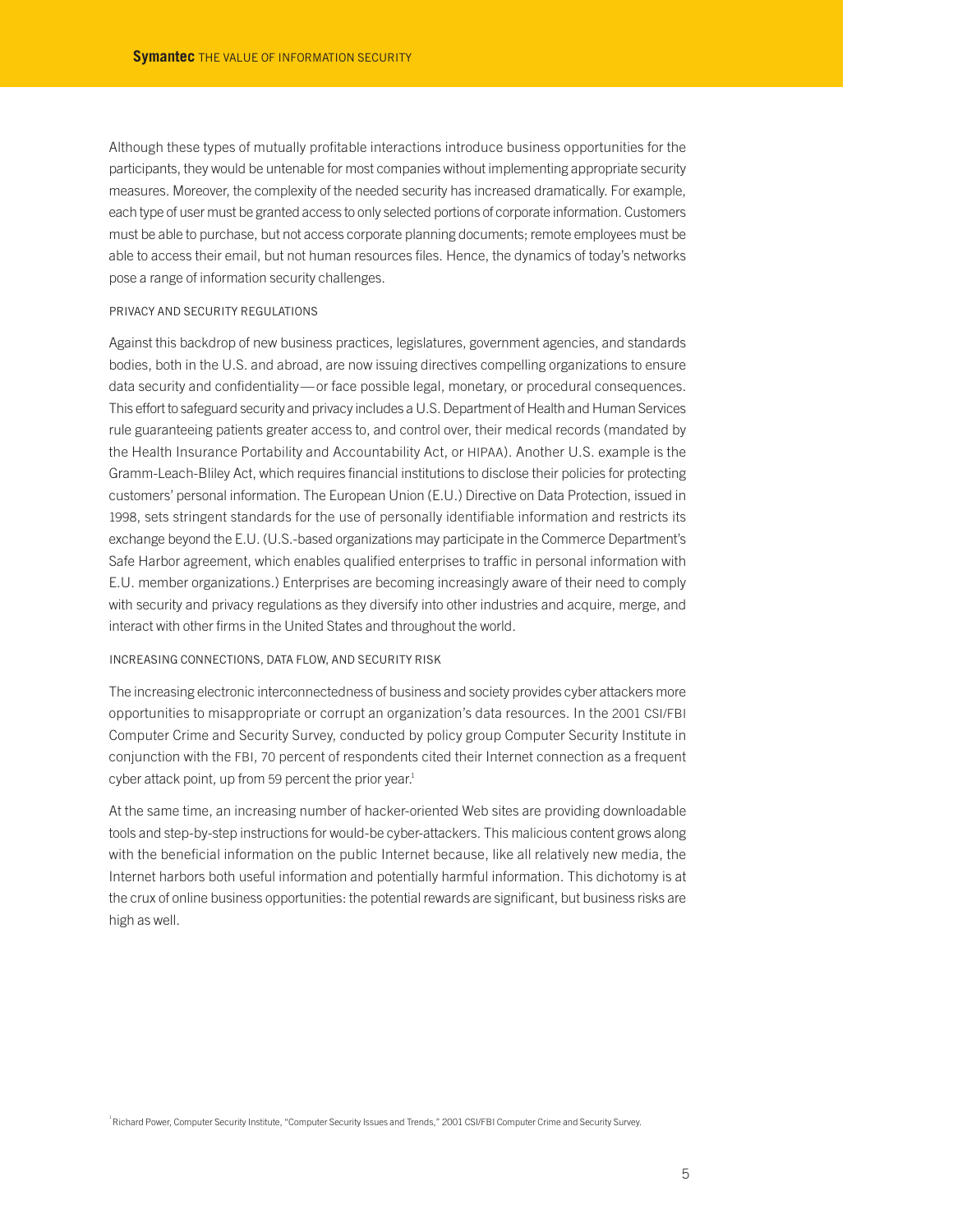# √ **The forms of cyber threats**

Cyber threats assume a variety of forms, ranging from a simple virus attached to a single email, to a sophisticated multi-pronged attack. In some cases, these threats target particular enterprises, while in other instances they are broadcast indiscriminately. The consequences of the attack range from nuisance emails clogging an in-box to loss of competitive advantage due to theft of confidential information. Common types of threats include, but are not limited to, the following:

- Malicious code attacks: viruses, worms, and Trojan horses. These well-known cyber attackers hide inside other applications or files to surreptitiously enter an organization and then either self-replicate and self-propagate, or rely on unwitting assistance to infect other computers and systems.
- Denial-of-Service (DoS) attacks. DoS attacks enlist Internet-connected servers, without the knowledge of the affected servers' administrators, to flood a target network with traffic. The torrent of information requests prevents dissemination of the site's legitimate information, potentially "crashing" the site's servers.
- Hacking. Using unauthorized or illegal methods and tools, many of which are commonly available on the Internet, the uninvited hacker probes for security holes through which to access, remove, duplicate, or otherwise tamper with a network or data resources. Hackers may also employ "social engineering" techniques to manipulate an insider into disclosing restricted access information.
- Blended threats. A combination assault, blended threats involve a mix of destructive elements including viruses, hacking, and other malicious approaches. Blended threats like the recent Nimda worm signal the dawn of a new era of virus and malicious code threats to enterprises and institutions alike. The multi-pronged attack of this worm—using not only email, but also Web pages as transmission routes—is redefining network security. The widespread infection that this worm inflicted "in the wild," often spread by simply visiting a Web site, means that a multilayered, multi-function defense is needed to maintain network security.
- Disgruntled employees. Even with limited hacking experience, a motivated employee or contractor can dig wide and deep using pre-existing passwords and other access privileges. Statistics show that this group is responsible for a surprising percentage of cyber threats. Moreover, they often account for the most expensive attacks.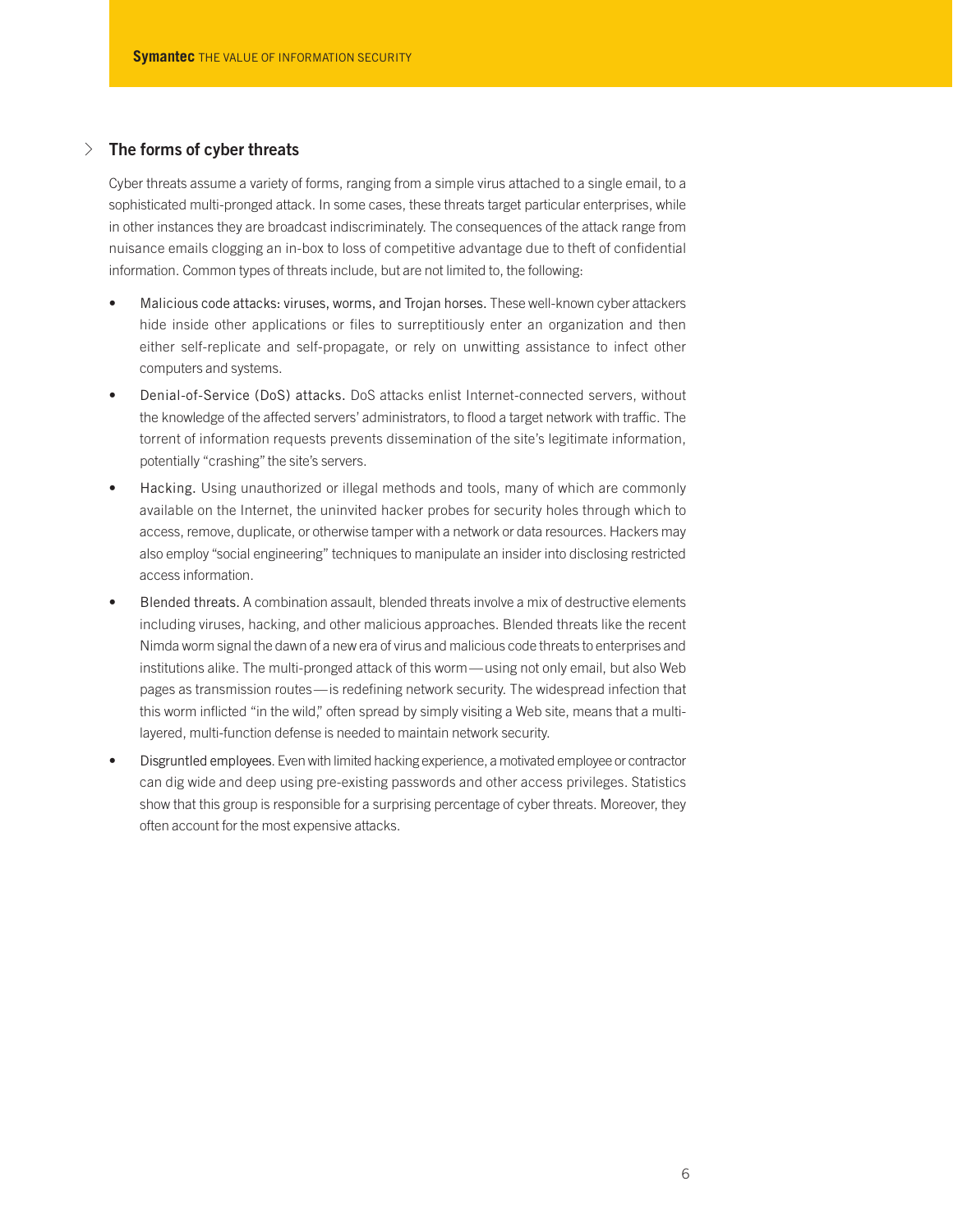#### MALICIOUS CODE

The costs that the most damaging viruses, worms, and Trojan horses impose are significant, despite the wide availability of virus protection software for several years. For example, Computer Economics estimates the costs from the year 2000 'ILOVEYOU' virus at \$8.75 billion.2 Analysts agree that the "big three"viruses in 2001 were CodeRed, Nimda, and SirCam, and that they cost businesses billions of dollars. Those same businesses could have avoided much of these costs by installing antivirus software with automated updating features. In fact, the decrease in the annual costs of malicious code attacks from 2000 to 2001—the first such decrease since costs were first reported in 1995—is primarily attributed to the automated cleanup technology, now widely available, that the ILOVEYOU virus helped spawn.3 Table 1 shows that prior to 2000, the cumulative worldwide economic impact of malicious code attacks roughly doubled each and every year from 1996 through 1999. But despite the recent softening of virus-related costs, the total still tallied \$13.2 billion in 2001. 4

| Year | \$ U.S. billions |
|------|------------------|
| 2001 | 13.2             |
| 2000 | 17.1             |
| 1999 | 12.1             |
| 1998 | 6.1              |
| 1997 | 3.3              |
| 1996 | 1.8              |
| 1995 | 0.5              |

Table 1. Worldwide Economic Impact of Malicious Code Attacks. Source: Computer Economics<sup>5</sup>

The collective damage from the many more prosaic virus-related incidents that organizations regularly undergo is also substantial. More than 90 percent of organizations participating in the *Information Security* magazine 2001 survey reported virus-based infections, which are more costly than any other single attack category.<sup>6</sup>

## BEYOND MALICIOUS CODE

As indicated in the list of threat types above, more than viruses and malicious code can breach an organization's security system and create problems. Corporate spies, insiders (including employees and contractors), terrorists, career criminals, and hackers of every kind may try to tamper with an organization's data resources. Their motivation ranges from financial and competitive gain to notoriety or revenge.

Although more cyber attacks originate from outside an organization than inside, insider attacks are probably more costly than external ones. Such insiders are potentially more dangerous than their outside hacker counterparts because of their presumed greater company knowledge, authority, and access. For example, Timothy Lloyd planted a logic bomb timed to detonate after his dismissal from former employer Omega Engineering Corp. The bomb systematically erased all the contracts and proprietary software on the company's network, causing an estimated \$12 million in damages.<sup>7</sup>

In an area related to information security, more than 90 percent of the CSI/FBI survey respondents reported encountering employee misuse of online resources, such as surfing pornographic Web sites and emailing friends. Such activities reduce employee productivity and can also expose the enterprise to potential litigation.<sup>8</sup>

 $\frac{2}{3}$  2001 Economic Impact of Malicious Code Attacks," www.computereconomics.com.  $\int$ Ibid.



**Andy Briney, The 2001 Information Security Industry Survey,** *Information Security* **magazine, October 2001.** 

."Economic Downturns Could Mean Upswings in Insider Threats," *Information Security* magazine, Security Wire Digest, Vol. 3, No. 12, February 12, 2001.<br>"Richard Power, Computer Security Institute, "Computer Security Issues "Internet Security Threat Report," Riptech, http://www.riptech.com, January 2002.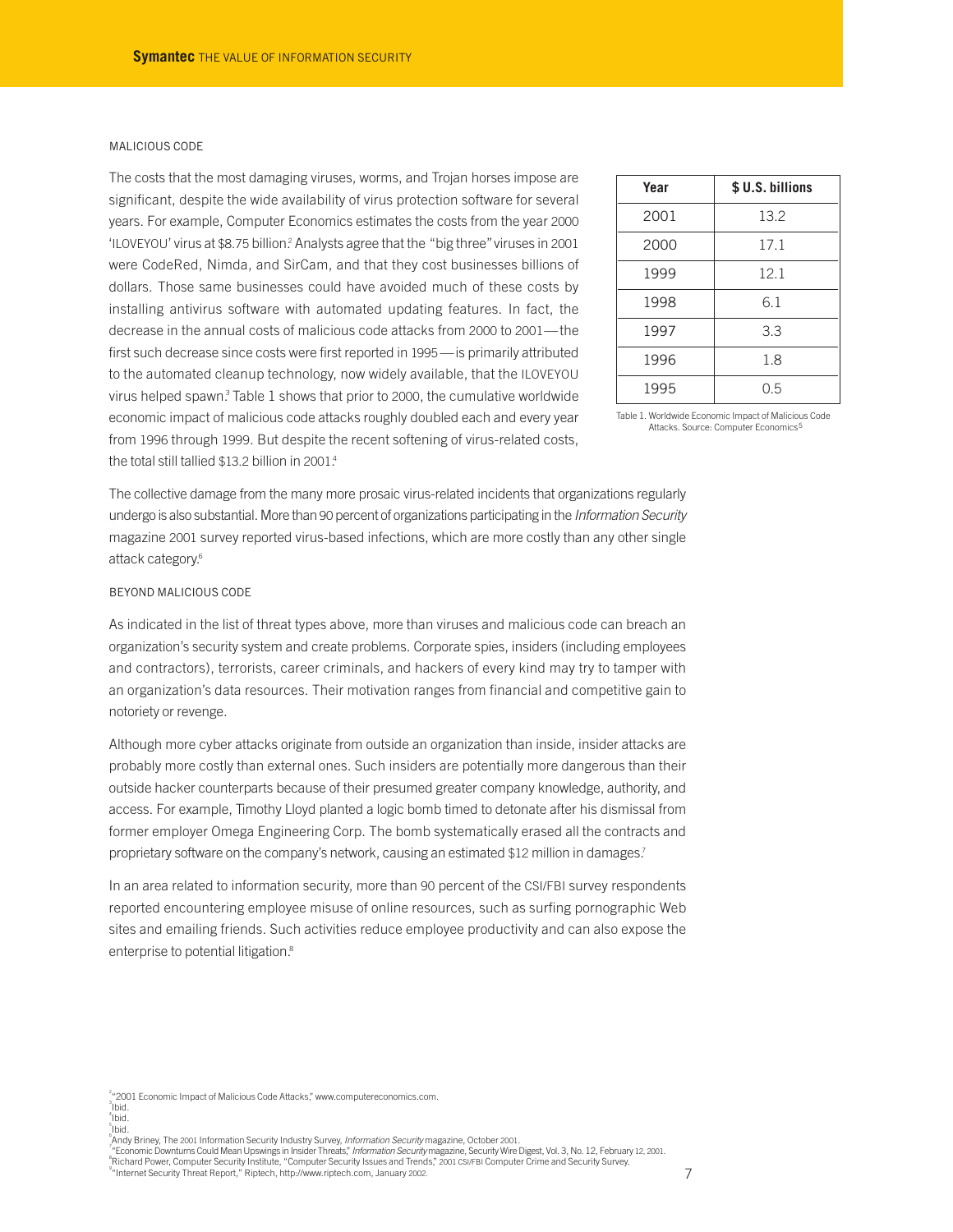# √ **Tallying cyber attack damages**

Most security experts believe that the frequency of cyber attacks will continue to rise. One recent study found that the worldwide attack rate had increased 79 percent during the last half of 2001 alone.<sup>9</sup> Nearly one-third of these cyber attacks were reported in the United States—especially in the energy, high-tech, media, and financial services sectors.

Many factors comprise damage assessment. Some are easily quantifiable, such as the consultant's bill to clean up the damage. Others, such as a damaged brand in the marketplace, are more difficult to quantify.

#### HALTED BUSINESS OPERATIONS: LOST PRODUCTIVITY, LOST REVENUES

Downtime equals work that is never performed and revenues that companies never receive. According to *Information Security* magazine's 2000 survey, as much as 97 percent of virus costs can be productivity related. Of CodeRed's estimated \$2.6 billion damages worldwide, *Computer Economics* attributes \$1.5 billion to the negative productivity impact on system users, support staff, helpdesk staff, and other staff responsible for assisting internal users, IT staff, and customers worldwide. Similarly, of SirCam's \$1.035 billion damages worldwide, \$575 million was attributed to negative productivity impact.10

North American businesses forfeited 6,822 person-years in productivity in the 12 months preceding July of 2000 due to security breaches, downtime, and virus-attack cleanups—according to Reality Research and Consulting, which assisted *InformationWeek* Research and PricewaterhouseCoopers (IWR/PWC) in compiling the 2000 Global Security Survey.<sup>11</sup> (A person-year is defined as one person working 24 hours per day, 365 days per year.) Downtime related to security breaches or espionage has increased steadily since the first IWR/PWC survey in 1998. In a 2002 information security report from the United Kingdom, IT managers cited downtime as the second-most damaging aspect of a security breach (after loss of customer confidence).<sup>12</sup>

<sup>10</sup>"2001 Economic Impact of Malicious Code Attacks," www.computereconomics.com.<br><sup>11</sup>George Hulme, "It's Time to Clamp Down," InformationWeek.com, July 10, 2000.<br><sup>12</sup><u>John Leyden,</u> "Curious employees are biggest security r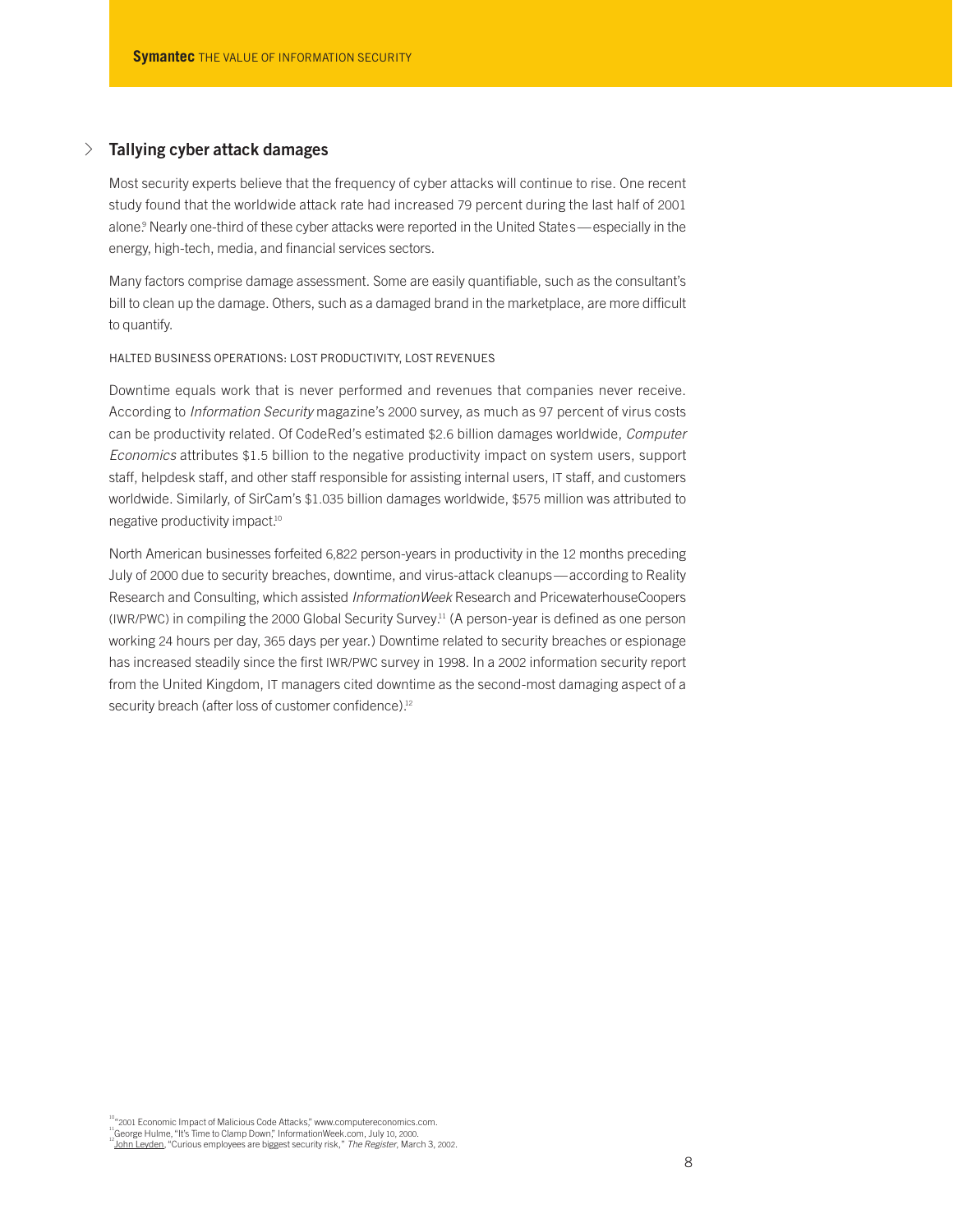#### RESTORING HACKED NETWORKS

An organization that has been hacked typically disperses a team of staffers and/or consultants—often while downtime accumulates—to determine what happened, repair the damage, plug the security holes, investigate responsible parties, and enable employees and partners to return to business as soon as possible. Cleanup and testing sometimes continue long after connections have been restored.

Post-hack experts gather evidence using data recovery programs and forensic tools to reconstruct attack details. These experts can charge as much as \$20,000 per computer to assemble a comprehensive picture of the attack, according to CNET News.com.13 Of CodeRed's estimated \$2.6 billion total damages worldwide, \$1.1 billion was spent cleaning, patching, testing, and certifying systems for return to normal service. Likewise, of SirCam's \$1.035 billion total damages worldwide, \$460 million was attributed to recovery efforts.<sup>14</sup>

## LIABILITY AND LITIGATION

Hacked organizations may also find themselves as a defendent—or even a plaintiff— in court. In cases of intellectual property theft, prosecuting suspected thieves is just the beginning of a lengthy legal process. Additional costs could be incurred to protect against possible infringements on existing patents, copyrights, and trademarks as a result of the theft. For example, many organizations hold dozens, hundreds, or even thousands of patents, and litigating a single patent claim can exceed \$1 million dollars, according to a survey report by the American Society for Industrial Security and PricewaterhouseCoopers (ASIS/PWC). 15

Companies required to comply with privacy and security regulations, such as those mandated by HIPAA, the Gramm-Leach-Bliley Act, and the European Union Directive on Data Protection, risk extensive liabilities if they are not able to prove due diligence in minimizing their exposure to cyber attacks and guarding against misuse.

<sup>&</sup>lt;sup>13</sup>Robert Lemos, "Digital Sleuthing Uncovers Hacking Costs," CNET, www.news.com, March 22, 2001.<br><sup>14</sup>"2001 Economic Impact of Malicious Code Attacks," www.computereconomics.com.<br><sup>15</sup>"Trends in Proprietary Information Loss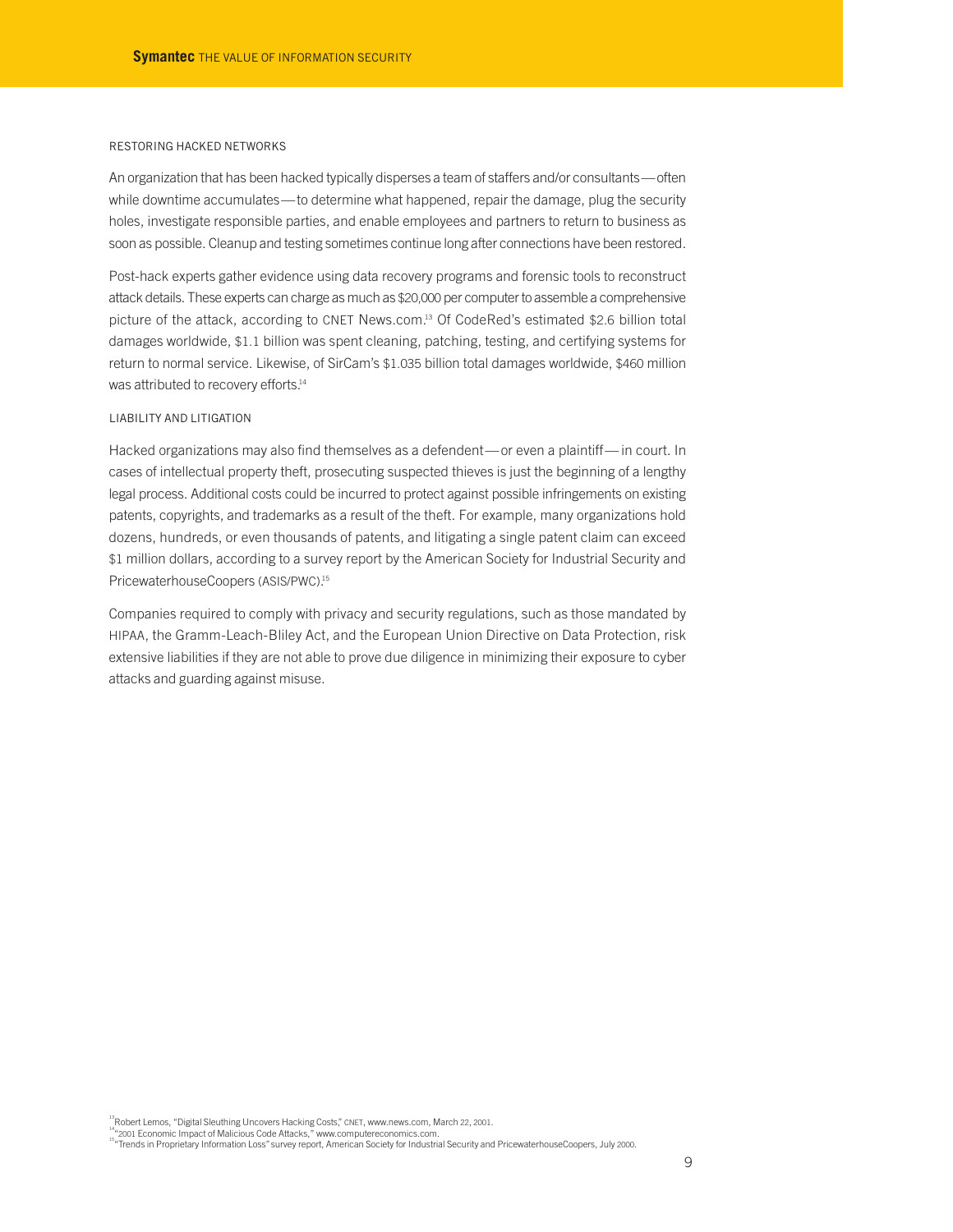## REDUCED COMPETITIVENESS

Losing proprietary information, a partner's trust, customer confidence, or brand strength increases the likelihood of reduced competitiveness and, in extreme cases, may lead to bankruptcy. For example, a company that loses intellectual property can suffer irreparable and potentially fatal damage, since nearly 70 percent of a typical U.S. company's market value resides in its intellectual property assets. According to the ASIS/PWC "Trends in Proprietary Information Loss"survey report, Fortune 1000 companies lost more than \$45 billion from proprietorial information theft in 1999, and such incidents, which result in an average yearly \$15 million loss, are increasing. Surveyed companies cite the global Internet and increased connectivity as key factors in the rise.<sup>16</sup> The "2001 CSI/FBI Computer Crime and Security Survey"confirmed that, as in previous years, proprietorial information theft caused the greatest financial damage of all security failures.<sup>17</sup>

Successful cyber attacks prevent business partnerships from forming and drive a wedge into existing partnerships. Many business partners today seek and rely on real-time access to each other's sensitive, back-end information. An organization is less likely to share its databases if it believes such a linkage opens it to cyber attack.

According to"Trends in Proprietary Information Loss," shareholders and consumers alike are quick to abandon companies once an information-loss incident is publicized, thus leading to decreased stock value.<sup>18</sup> A majority of senior managers believe that organizations will lose market share if consumers and shareholders perceive lax information security, according to *Information Security* magazine's 2000 survey.19 In a 2001 report by Jupiter Media Metrix entitled "Enterprise Security: Managing Services for Maximum Coverage," IT executives revealed they are more concerned with the impact of online security problems on consumer confidence and trust in e-business than about suffering financial losses.<sup>20</sup> And one in three IT managers polled in the United Kingdom in 2002 said the greatest harm from failed security is the negative effect on customer confidence.<sup>21</sup> Diminished customer confidence and a tarnished brand, especially for companies heavily invested in brand equity, mean reduced revenues.

<sup>&</sup>quot;Istichard Power, Computer Security Institute, "Computer Security Issues and Trends," 2001 CSI/FBI Computer Crime and Security Survey.<br>"Istrends in Proprietary Information Loss" survey report, American Society for Industr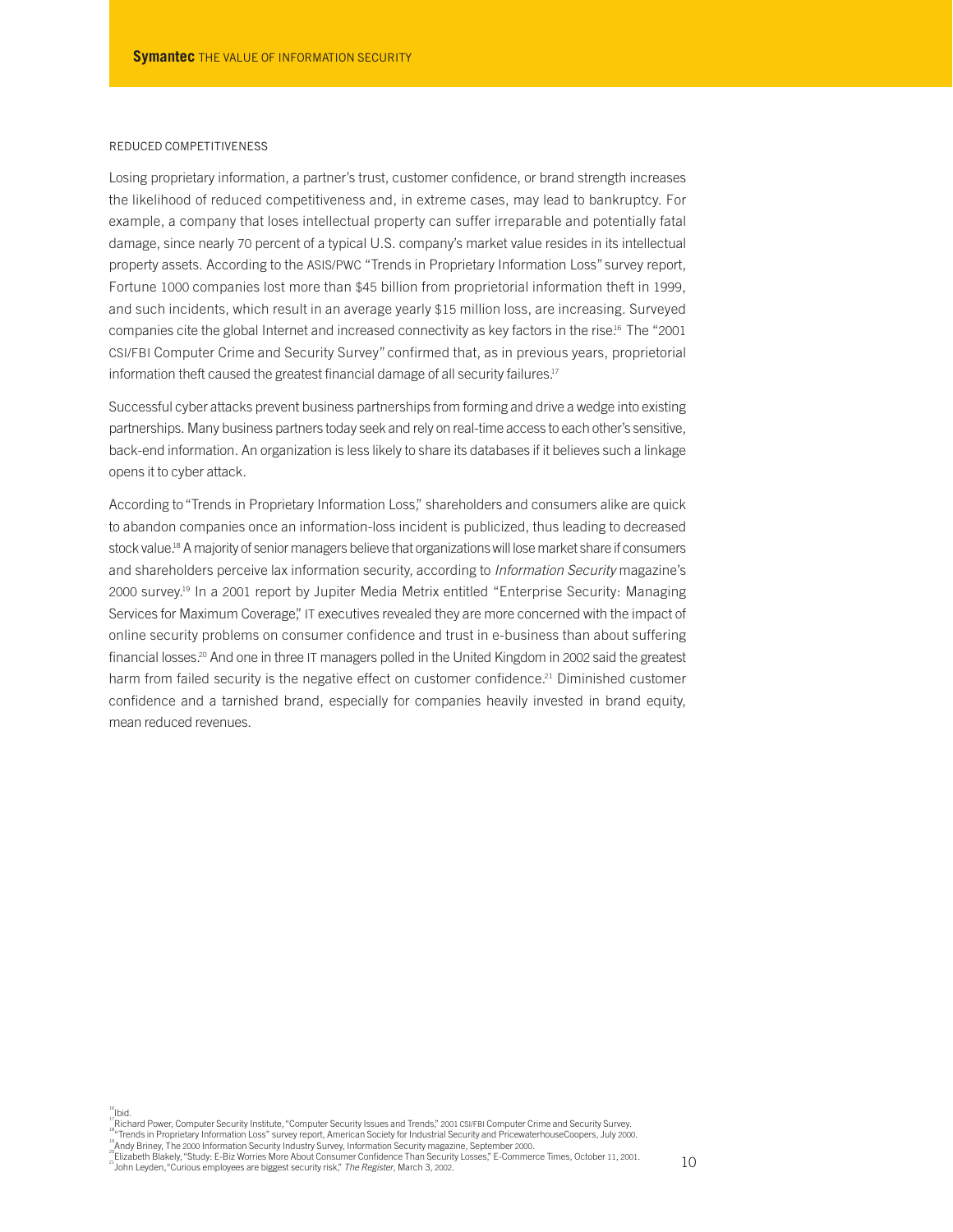#### AVAILABLE SOLUTIONS

Organizations can build a security system to minimize most effects of the contemporary cyber attacks described above. The most effective of these systems weave, or layer, multiple security components—at the Internet gateway, server level, and client level—into a coherent, comprehensive entity. Each overlapping layer provides certain protection or enables particular functions, so the system's multi-tier integrity can resist even coordinated blended threat attacks. A brief overview of a few key types of solutions follows:

- Firewalls. Virtually all organizations with an online presence rely on some level of firewall protection. Securing the connections to the Internet and those between networks, firewalls protect enterprise assets and business transactions. Once the modern-day equivalent of a moat, today's firewalls are capable of providing greater granularity, allowing outsiders in and insiders out in a manner consistent with increasingly sophisticated rules. However, firewalls are only part of a comprehensive security solution; rarely does a firewall alone provide adequate protection against the myriad of threats that exist.
- Virtual Private Network (VPN). Many organizations are updating their firewalls with VPN technology. VPNs use advanced encryption to establish secure, end-to-end"tunnels"between users, protecting the information as it is transferred across the network. Because VPNs run over existing public networks (e.g., the Internet), do not require permanent or dedicated links, support high-bandwidth technologies such as DSL, and are highly scalable, they provide a cost-effective security layer for dispersed organizations.
- Antivirus (AV) software. The LoveBug attack served to re-emphasize the need for high-quality AV software, which can intercept and disinfect known viruses. Virus definitions must be periodically updated, across platforms and enterprise-wide, because many new malicious codes and variants of existing viruses are released every week. Increasingly, AV software uses heuristics to detect unknown viruses as well.
- Internet content filtering products. These applications scan incoming and outgoing email plus attachments and Web traffic, implementing filtering decisions based on an organization's rules. Such policing actions help ensure that only approved email, attachments, and Web content enter or exit the network. Organizations are therefore better protected against liability claims, spam (unsolicited email) attacks, and proprietary information loss; are able to improve user productivity; and ultimately preserve network bandwidth.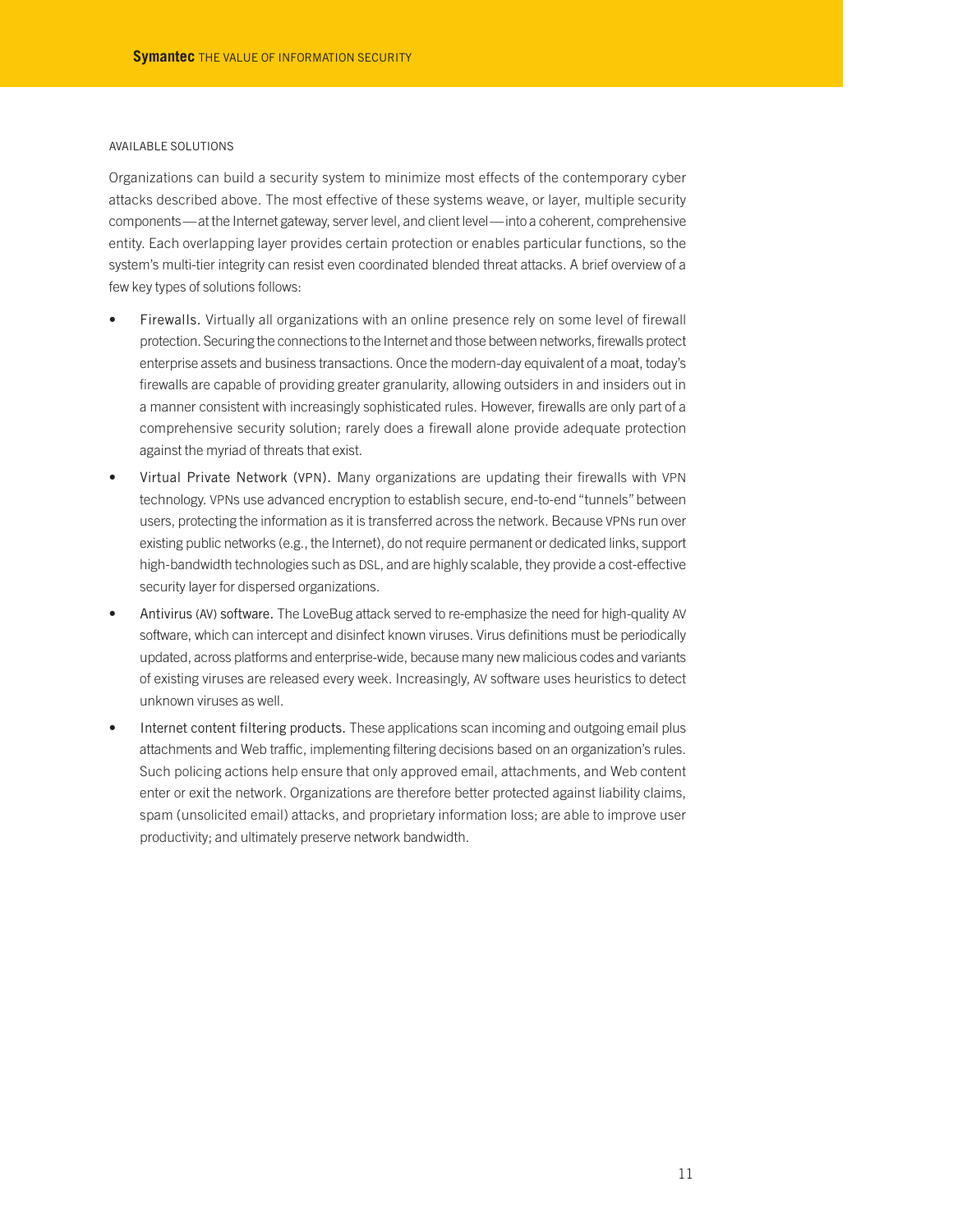- Intrusion Detection Systems (IDS). Detection complements prevention. These products recognize and log inappropriate, incorrect, or anomalous network or host activity. And because host- and network-based IDS provide separate yet complementary functionality, many organizations deploy them in tandem.
- Vulnerability management software. Due to rapidly evolving threats, effective information security has become a moving target; thus, periodic assessments of both existing information security systems and current liabilities are recommended. Vulnerability management software uncovers security gaps and points the way to improvements. For example, vulnerability management software can ensure that the most up-to-date security patches are installed on all operating systems and applications.
- Security policies and training. Perhaps the most important part of any security system is an assessment of what to protect, to what degree, how, and by whom. Security policies must be comprehensive yet concise, tailored to the organization, understood and easily actionable by all employees, supported by senior management and enforceable enterprise-wide, as well as employ an appropriate mix of protection and productivity.

Many companies seek to simplify solutions by implementing security application and management integration. One way to accomplish this integration at the gateway is by combining firewall, VPN, antivirus, content filtering, and intrusion detection technologies into a single appliance.

Not surprisingly, many organizations choose to outsource some or all of the security detail after confronting the complexity and costs involved in creating and maintaining their own security system. Firms that offer consulting or managed security services can either assist in or assume full responsibility for developing and operating a layered information security system. This approach, favored most often by small- and medium-sized firms, relieves companies of attracting and retaining high-salaried information security professionals; maintaining up-to-date security approaches, hardware and software in the face of an ever-expanding set of perils; and providing 24/7 security coverage.

# √ **The benefits of effective information security**

Organizations implement information security systems for what they can prevent: downtime, intellectual property theft, misuse or destruction of data resources, expensive legal action, public embarrassment, as well as dwindling stock prices, revenues, and market share. Preventing these occurrences bolsters the bottom line to a significant extent.

However, another way to evaluate information security involves what it can *enable*. Effective information security promotes business objectives and expands business opportunities. For example, effective information security enables the following business tasks: online banking, online trading, online shopping, supply-chain management, wireless transactions, access to remote or mobile sites, in-house database sharing with partners, and B2B and B2C e-commerce. Essentially, effective information security enables organizations to conduct business in newer and more profitable ways, particularly in the rapidly developing global marketplace.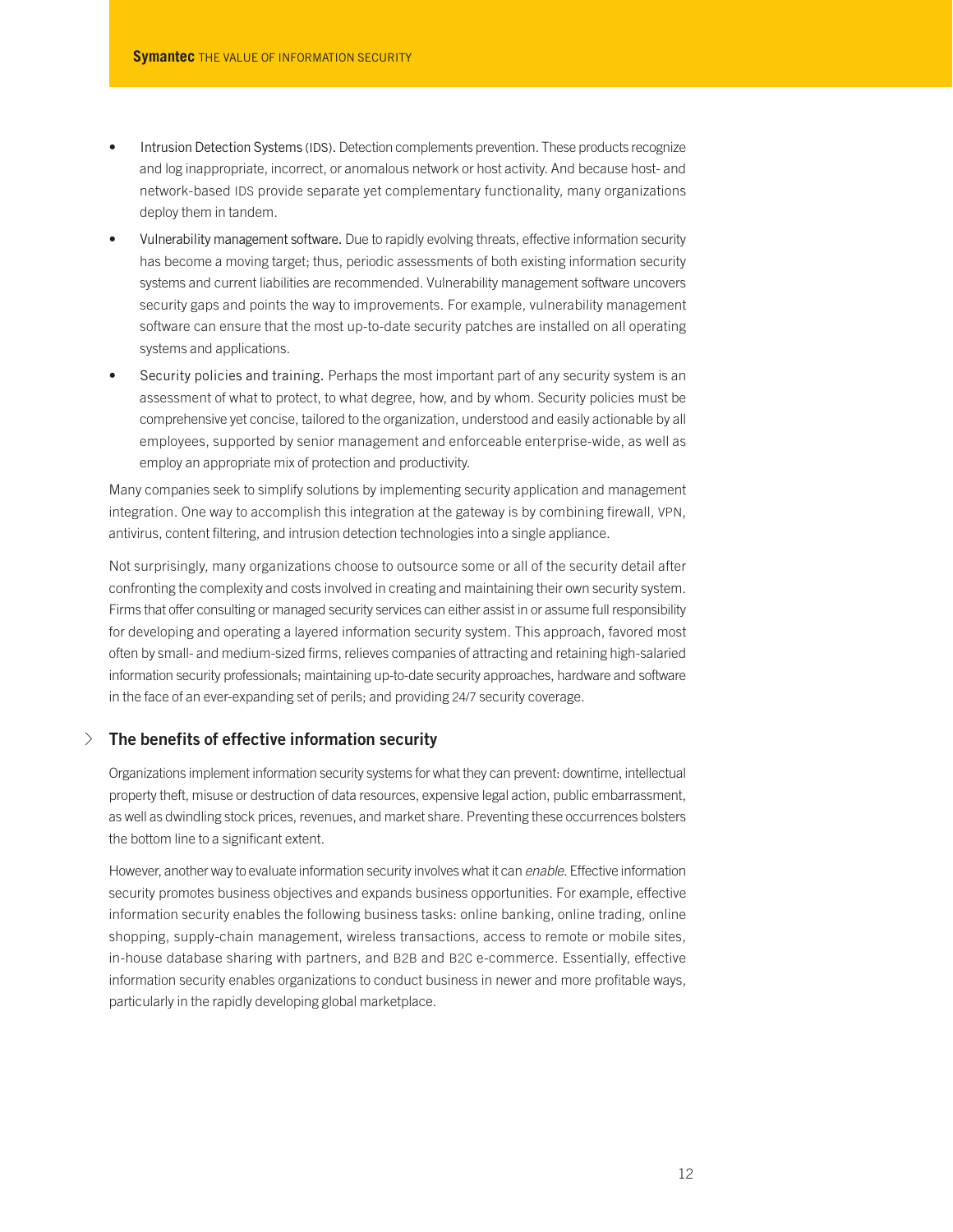# √ **Symantec™ Enterprise Security: Technology, Service, and Response**

#### SYMANTEC SECURITY TECHNOLOGY SOLUTIONS

With threats to information systems coming from all sides and growing in number and complexity, enterprise customers know that hardening network perimeters is not enough. Symantec provides enterprise-class security products for all tiers of a network: at the gateways between the network and the outside world; at the servers that act as the network's vital organs; and at end-user devices including desktop PCs, laptops, and handhelds.

Enterprises and individuals both use the firewall products offered by Symantec to protect data and assets without slowing performance. Symantec also provides enterprises with intrusion detection technology that acts as a"security force"inside the perimeter to spot intruders that penetrate the outer defenses.

Most businesses are now establishing comprehensive security policies. Symantec's vulnerability management software helps customers define and enforce policies from a central location, as well as probe for network vulnerabilities and suggest remedies. Additionally, the world's leading antivirus products developed by Symantec offer critical protection from Internet-borne threats for workstations, servers, and at the gateway for businesses of all sizes.

Symantec Gateway Security is an appliance that incorporates five core security functions into a single security solution to effectively prevent security breaches at the network perimeter. This first-of-its-kind security offering combines firewall, antivirus, intrusion detection, content filtering, and VPN capabilities into a single, easy-to-manage appliance to provide small-to-medium organizations with cost-effective, secure protection in today's new world of blended Internet attacks.

Symantec's Norton line of consumer security products is the market leader in desktop protection, providing peace of mind with integrated products that work to protect computers from virus outbreaks or malicious hacker attacks.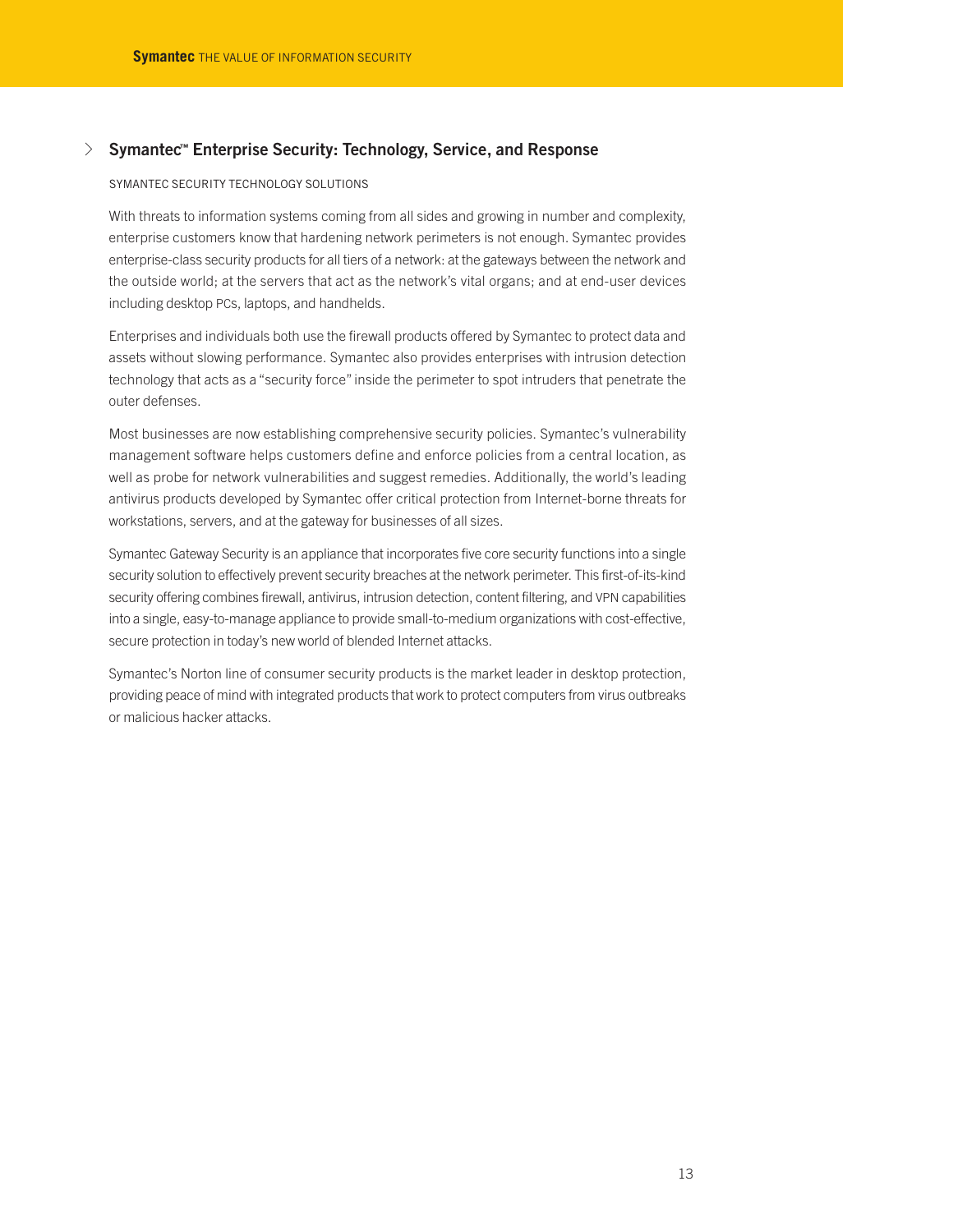## SYMANTEC SECURITY SERVICES

Symantec™Security Services, a key component of Symantec Enterprise Security, provides information security solutions that incorporate best-of-breed technology, security expertise, and global resources to help enable e-business success. Through its three service families, Symantec offers industry best practices, proactive monitoring and management, and security education:

*Consulting Services* provide professional security assessments as well as architectural planning and design of security systems to help organizations better protect business-critical assets.

*Managed Security Services* provide outsourced solutions for the management and monitoring of security systems.

*Education Services* provide the knowledge to develop internal security skills and resources.

### SYMANTEC SECURITY RESPONSE

Symantec Security Response offers a range of powerful security resources, including world-class product support, and the non-stop vigilance of Symantec's industry-leading global research and technical support centers. Symantec's intrusion experts, security engineers and virus experts work together to provide thorough coverage around the clock, constantly researching viruses, malicious code, evolving vulnerabilities and exploits, and the latest intrusion techniques. In addition, Symantec Security Response is continuously at work developing automated emergency response systems that detect security problems, alert customers, and securely deliver cures to Symantec Enterprise Security customers.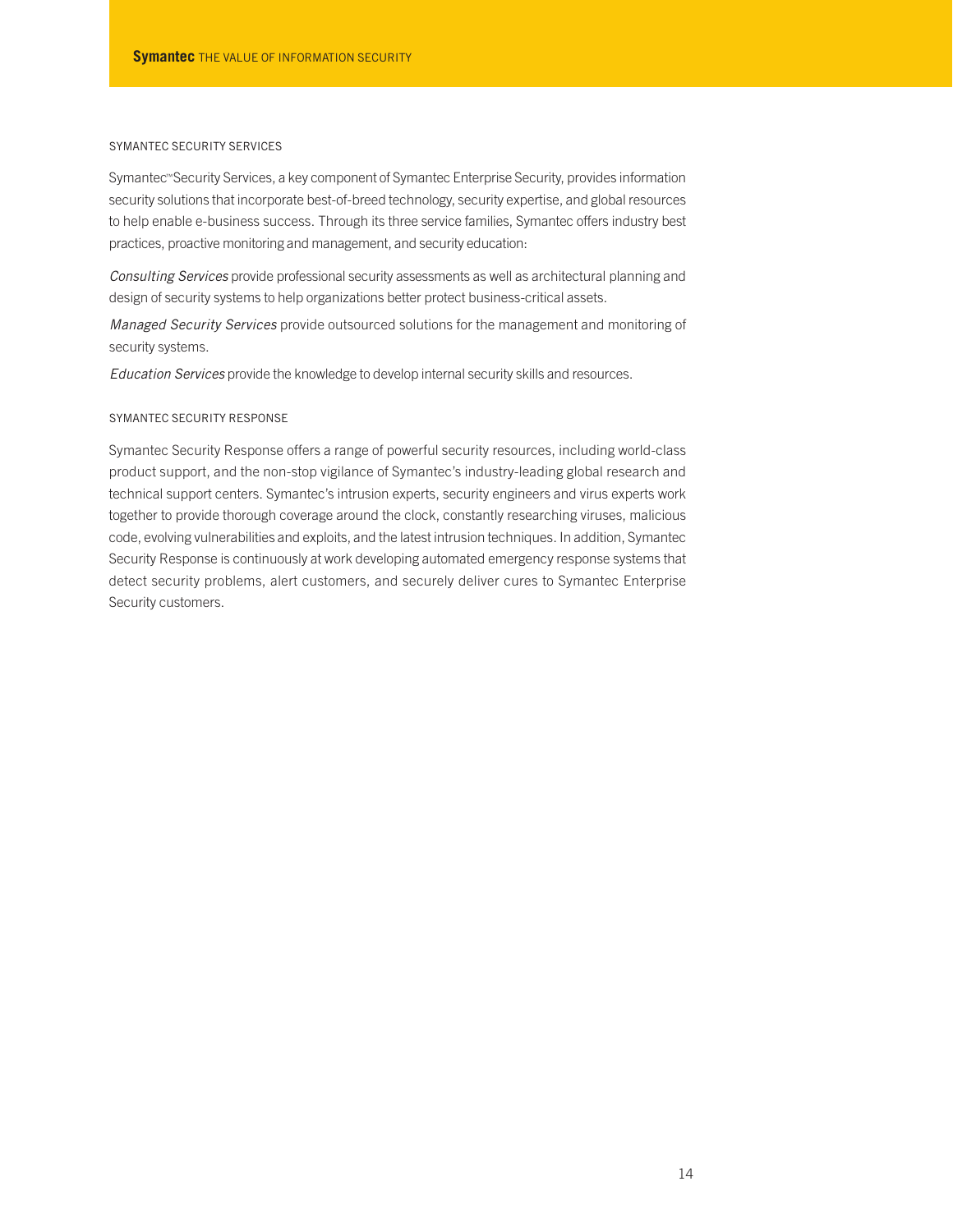# √ **References**

American Society for Industrial Security and PricewaterhouseCoopers, "Trends in Proprietary Information Loss" survey report, July 2000.

Cary Azzara,"Quantifying Infosecurity,"*Information Security* magazine, September 2001.

Bob Blakely,"An Imprecise But Necessary Calculation," *Secure Business Quarterly*, vol. 1, issue 2.

Elizabeth Blakely, "Study: E-Biz Worries More About Consumer Confidence Than Security Losses," *E-Commerce Times*, October 11,.

Susan Breidenbach,"How Secure Are You?" InformationWeek.com, August 21, 2001.

Andy Briney, "Security Focused," The 2000 Information Security Industry Survey, *Information Security* magazine, September 2000.

Andy Briney, "The 2001 Information Security Industry Survey," *Information Security* magazine, October 2001.

Honeynet Project,"Know Your Enemy: Statistics," http://project.honeynet.org, July 22, 2001.

George Hulme, "It's Time to Clamp Down," InformationWeek.com, July 10, 2000.

*Information Security* magazine, Security Wire Digest, "Economic Downturns Could Mean Upswings in Insider Threats," vol. 3, no.12, February 12, 2001.

Robert Lemos, "Digital Sleuthing Uncovers Hacking Costs," CNET, www.news.com, March 22, 2001.

John Leyden, "Curious employees are biggest security risk," *The Register*, March 3, 2002.

Richard Power, Computer Security Institute,"Computer Security Issues and Trends," 2001 CSI/FBI Computer Crime and Security Survey, spring 2001.

Riptech, "Internet Security Threat Report," http://www.riptech.com, January 2002.